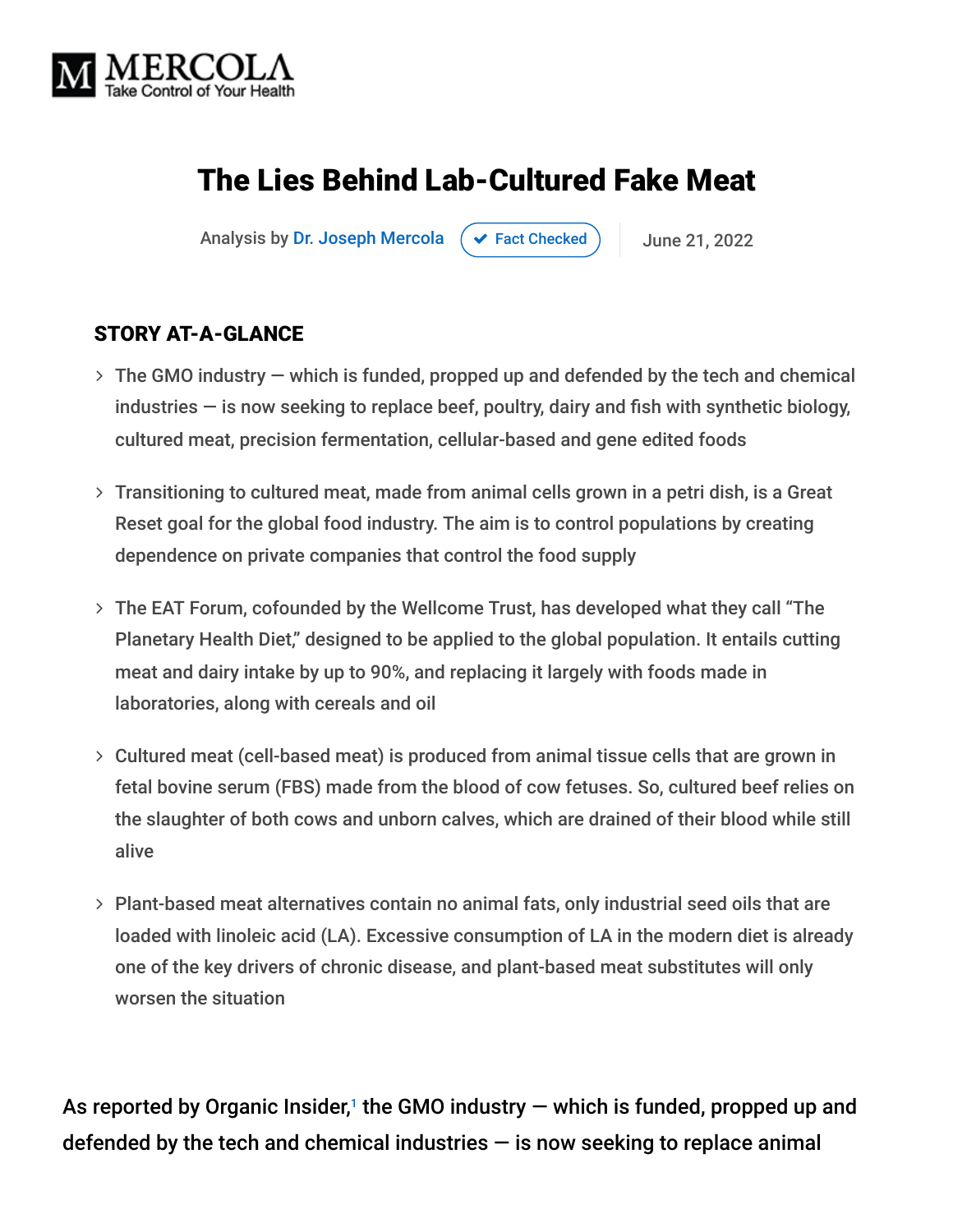products such as beef, poultry, dairy and fish with synthetic biology, cultured meat, precision fermentation, cellular-based and gene edited foods.

Companies involved in creating these kinds of fake foods even participated in this year's Natural Products Expo West, which has historically been reserved for all-natural and organic companies. Alan Lewis, vice president of advocacy at Natural Grocers commented on the presence of food-tech companies at the 2022 Expo: 2

*"It seems that even with all the smarts and savvy in the natural products community, we have failed to understand that we are being targeted by a coordinated global campaign to force the adoption of synthetics in natural channels. The campaign is spawn of the notorious GMO lobby, now emboldened and backed by technology moguls."*

### The Great Reset in Action

A **[food goal of The Great Reset](https://takecontrol.substack.com/p/synthetic-fake-meat?s=r)** was even declared during that Expo. In his keynote presentation, Nick McCoy of Whipstitch Capital stated that "The only way we are going to meet demand, as a planet, is through cultured meat." It's an outright lie, but one that works well for those pushing The Great Reset agenda. Key arguments for synthetic meats include:

- $\bullet$  Sustainability  $-$  Raising livestock is unsustainable as it requires large amounts of land. Synthetic meats can be produced using a small land footprint, and it can be produced far faster, to keep up with growing food demands
- Combating climate change  $-$  It's environmentally friendlier than raising livestock, which are a source of methane gas
- Animal welfare  $-$  It's humane, as no animals are killed for human food

These arguments are all provably false, however, and nothing more than a flimsy veneer to cover the truth, which is that the shift to patented foods is all about creating population control through dependency.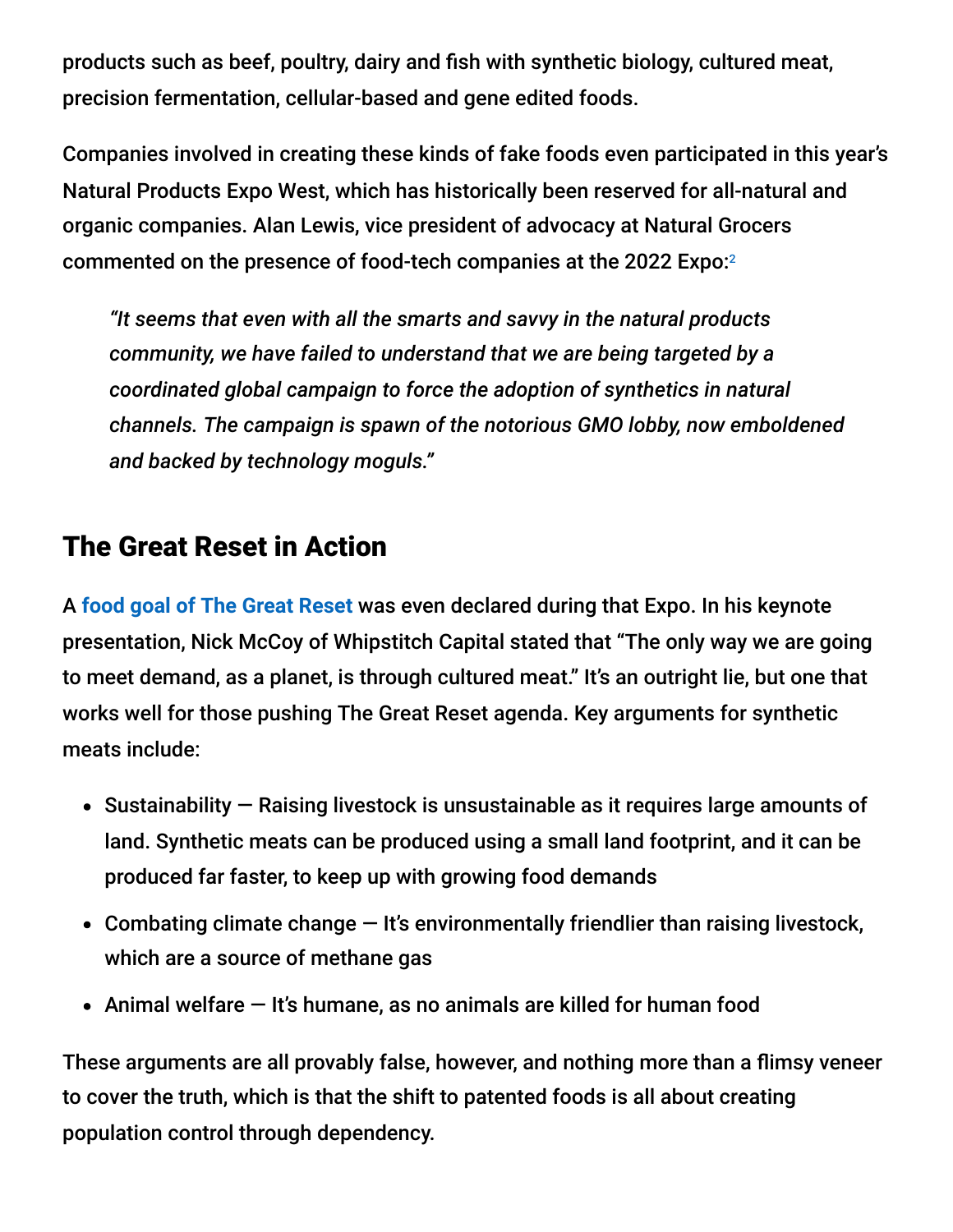The EAT Forum, cofounded by the Wellcome Trust, has developed what they call "The Planetary Health Diet,"<sup>3</sup> designed to be applied to the global population. It entails cutting meat and dairy intake by up to 90%, and replacing it largely with foods made in laboratories, along with cereals and oil.

Their largest initiative is called FReSH, which aims to transform the food system by working with biotech and fake meat companies to replace whole foods with lab-created alternatives. Once tech giants have control of meat, dairy, cereals and oils, they will be the ones profiting from and controlling the food supply, and the private companies that control the food supply will ultimately also control countries and entire populations.

Biotech will eventually push farmers and ranchers out of the equation, thereby eliminating any hope of food security. So, the work being done in the name of sustainability and saving the planet is really all about shifting control over populations to private corporations.

Those corporations, in turn, are funded and/or owned by the same globalist cabal that is trying to "reset" everything else in society. And, just as all the rest of The Great Reset agenda, the planned changes to the food supply are to the detriment of the global population. It'll cause lower levels of health, more chronic disease and, ultimately, lower life spans.

#### Synthetic Biology Is GMO Junk Food on Steroids

As noted by Michael Hansen, Ph.D., a senior staff scientist at Consumer Reports, meat and dairy alternatives are all really just junk food and GMOs on steroids. Nothing good can come from transitioning away from real animal foods to manmade alternatives: 4

*"Companies call these things 'synthetic biology' and 'fermentation technology,' but these foods are all just GMOs. They are using terms people do not understand, so that people will not realize these are GMO ingredients.*

*These are often highly processed foods, which are associated with increased* calorie intake and weight gain, according to a study<sup>5</sup> from the National Institute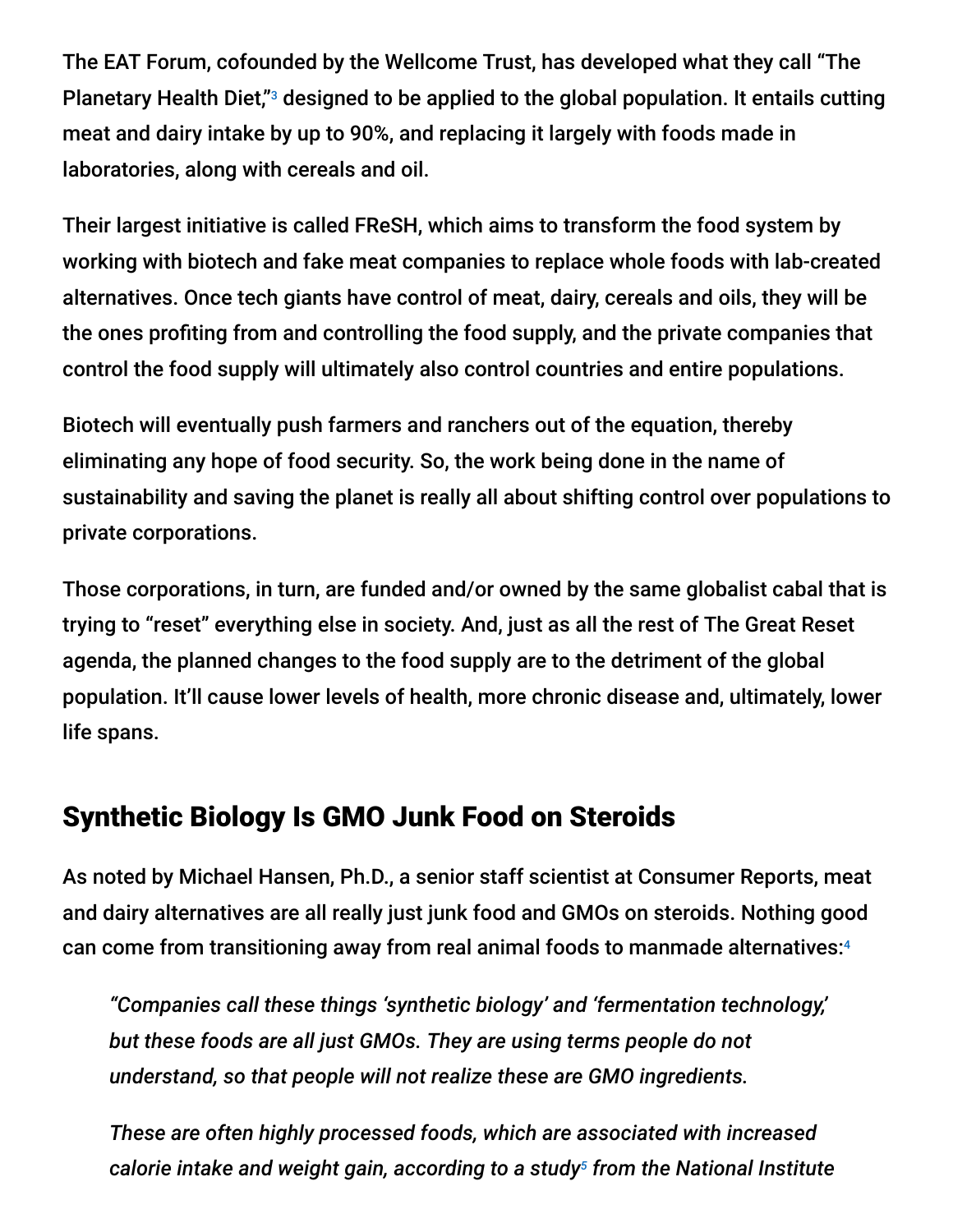*of Health.*

*And while these companies may be perceived as tech start-ups, the products they produce are designed to fit into an industrial food system, and society is clearly moving against this trend and toward a more agroecological-based food system.*

*Additionally, they are introducing novel, genetically-engineered proteins into the food supply that will have unknown potential impacts on the human microbiome and the environment, and these companies are self-affirming GRAS status with the FDA, a voluntary process that is incredibly problematic and falls very, very short of protecting the consumer."*

### Cultured Meat Does Not Spare Lives of Animals

Cultured meat, $6$  or cell-based meat, is produced from animal tissue cells that are then grown into larger slabs. One of its main selling points is that you can eat your beef without harming an animal.

What the PR leaves out, however, is that a key ingredient to grow the cells is fetal bovine serum (FBS), which is made from the blood of cow fetuses. FBS is used because it's a universal growth medium (meaning any cell can grow in it, whereas other mediums are cell-specific) and contains growth factors that prevent cell death. In 2017, Slate magazine detailed the gruesome process of FBS extraction: $^7$ 

*"If a cow coming for slaughter happens to be pregnant, the cow is slaughtered and bled, and then the fetus is removed from its mother and brought into a blood collection room.*

*The fetus, which remains alive during the following process to ensure blood quality, has a needle inserted into its heart. Its blood is then drained until the fetus dies, a death that usually takes about five minutes. This blood is then refined, and the resulting extract is FBS."*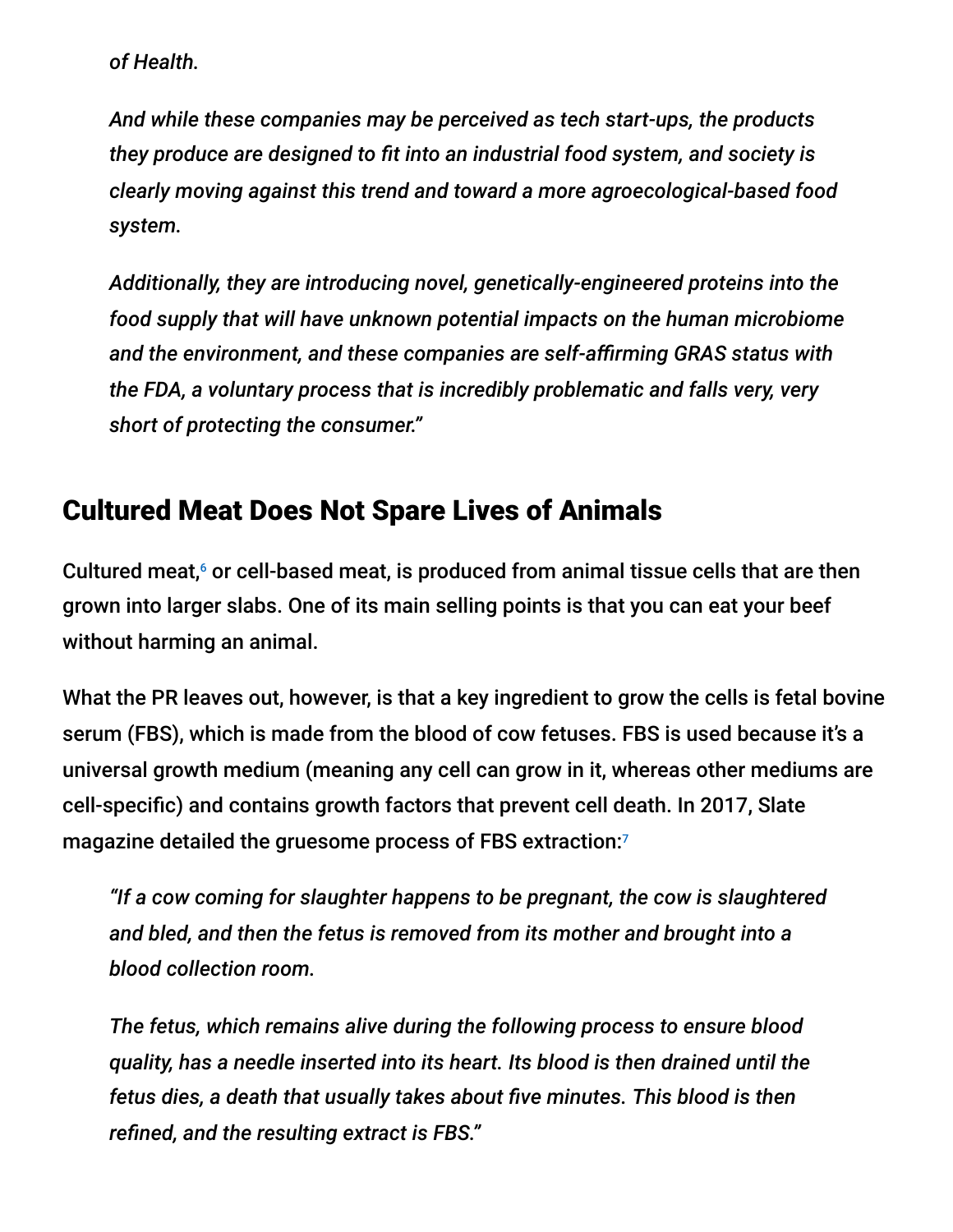This is false advertising at its finest. Eating cultured meat means you're not merely eating an animal that was killed at the end of its life, you're eating food made from an animal that was sacrificed before it was even born. That's a pretty bizarre way to promote animal welfare, if you ask me.

The reality is they need both cows and calf fetuses to make cultured beef. According to Christiana Musk, founder of Flourish\*ink, cultured meat is "meat without slaughter."<sup>8</sup> But clearly, that is a lie, seeing how it's meat involving the slaughter of baby calves.

Just because you're not eating the meat from that calf does not mean it didn't die in order for you to eat meat. What's worse, the meat from that calf was thrown away and its life sacrificed just to drain it of its blood, which strikes me as far more barbaric and inhumane than slaughtering and eating a full-grown cow.

Aside from general ethics considerations, cultured beef does not meet vegetarian requirements,<sup>9</sup> and one could raise religious objections as well. Jews and Christians, for example, are prohibited  $-$  Biblically speaking  $-$  from consuming the blood of any animal, and in cultured meat, blood is a key ingredient.

## Beyond Meat Faces Class Action Lawsuit for Bogus Claims

At present, Singapore is the only country that has approved cultured meat for commercial sale but, so far, it's a losing venture. As reported by the Daily Mail,<sup>10</sup> FSB sells for \$1,000 per liter, so cultured meat would have to sell at \$200,000 per pound to break even.

In the U.S. and elsewhere, another type of beef alternative that doesn't cost a fortune to make has taken the market by storm, namely plant-based meat substitutes such as **[Impossible Burger](https://takecontrol.substack.com/p/impossible-foods-holds-14-patents?s=r)** and Beyond Meat. I've previously exposed the heavy processing and questionable ingredients that go into these products.

Beyond Meat  $-$  the primary ingredients<sup>11</sup> of which include pea protein, canola oil and rice protein  $-$  is now facing a class action lawsuit that alleges the company has been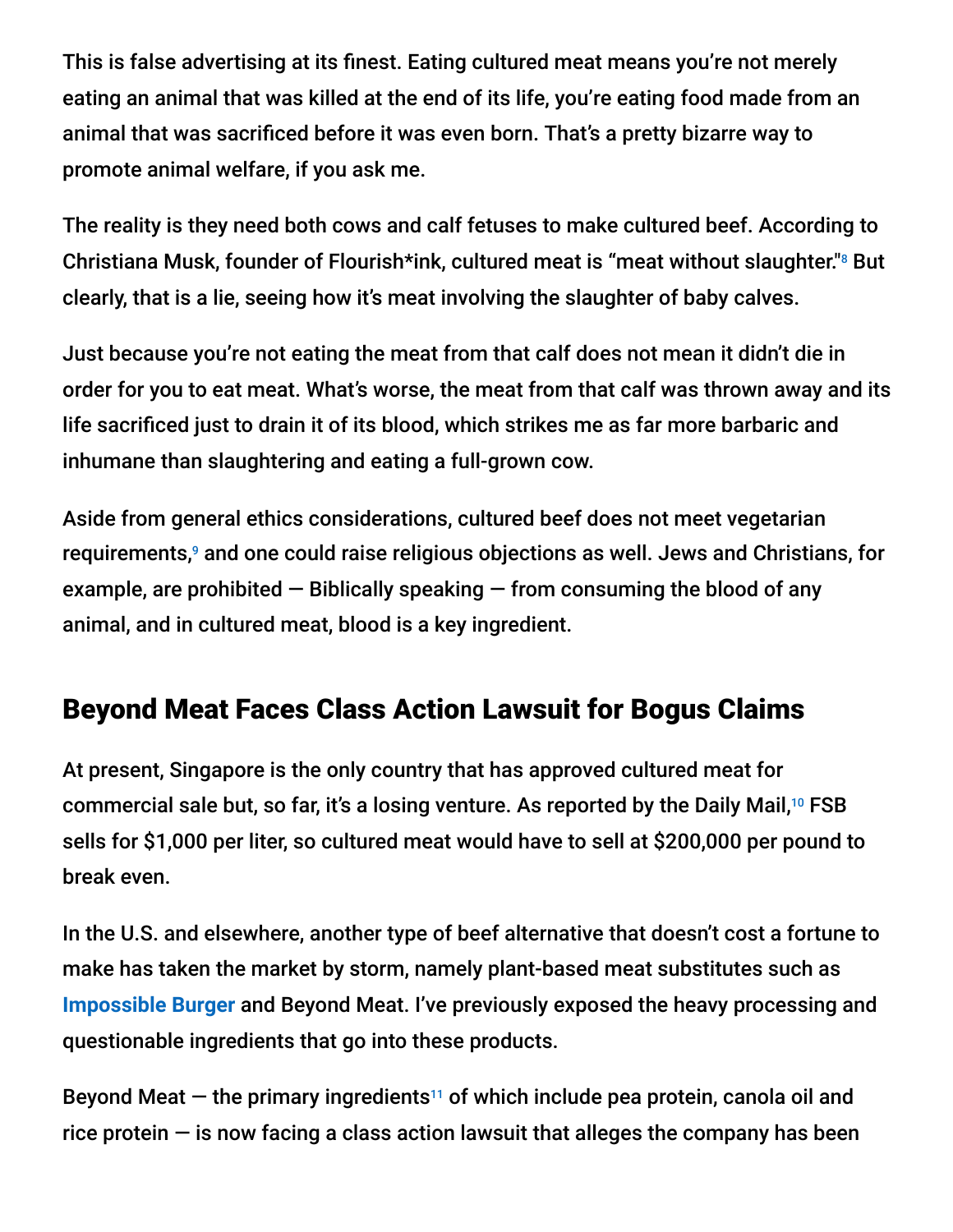misrepresenting the protein content and/or quality, and the overall nutritional benefit, of nine different products. As reported by ClassAction.org: 12

*"According to the proposed class action, a number of claims made by the company concerning both protein and nutritional benefits are 'false and misleading.'*

*Specifically, the 46-page complaint out of Illinois alleges that the plant-based meat substitute company 'miscalculates and overstates' its products' protein content and protein quality.*

*The suit also alleges Beyond Meat misleads consumers into believing that its products provide equivalent nutritional benefits to those afforded by traditional meat-based foods ...*

*The case claims that industry-standard testing done by the six plaintiffs revealed that many Beyond Meat items contained less protein than indicated on their respective product labels ... Even worse, the suit says, the daily value percentage of protein in each of the items is 'a small fraction' of what Beyond Meat claims ...*

*'For example, Defendant's Beyond Beef Plant-Based Ground 16oz Patties, which is labeled as '20G Per Serving' and '40% DV' for protein, actually contains 19G Per Serving by nitrogen testing, and 7% DV for protein. This represents an underfill of 5% for protein content and an underfill of 33% for %DV for protein.'"*

#### Beware Unhealthy Fats

Aside from the fact that you don't get the amount of protein you think you're getting from Beyond Meat, a far greater concern has to do with the fats it contains — canola oil. There is no animal fat in these plant-based meat substitutes. Instead, you're getting industrial seed oil, which is the worst fat possible.